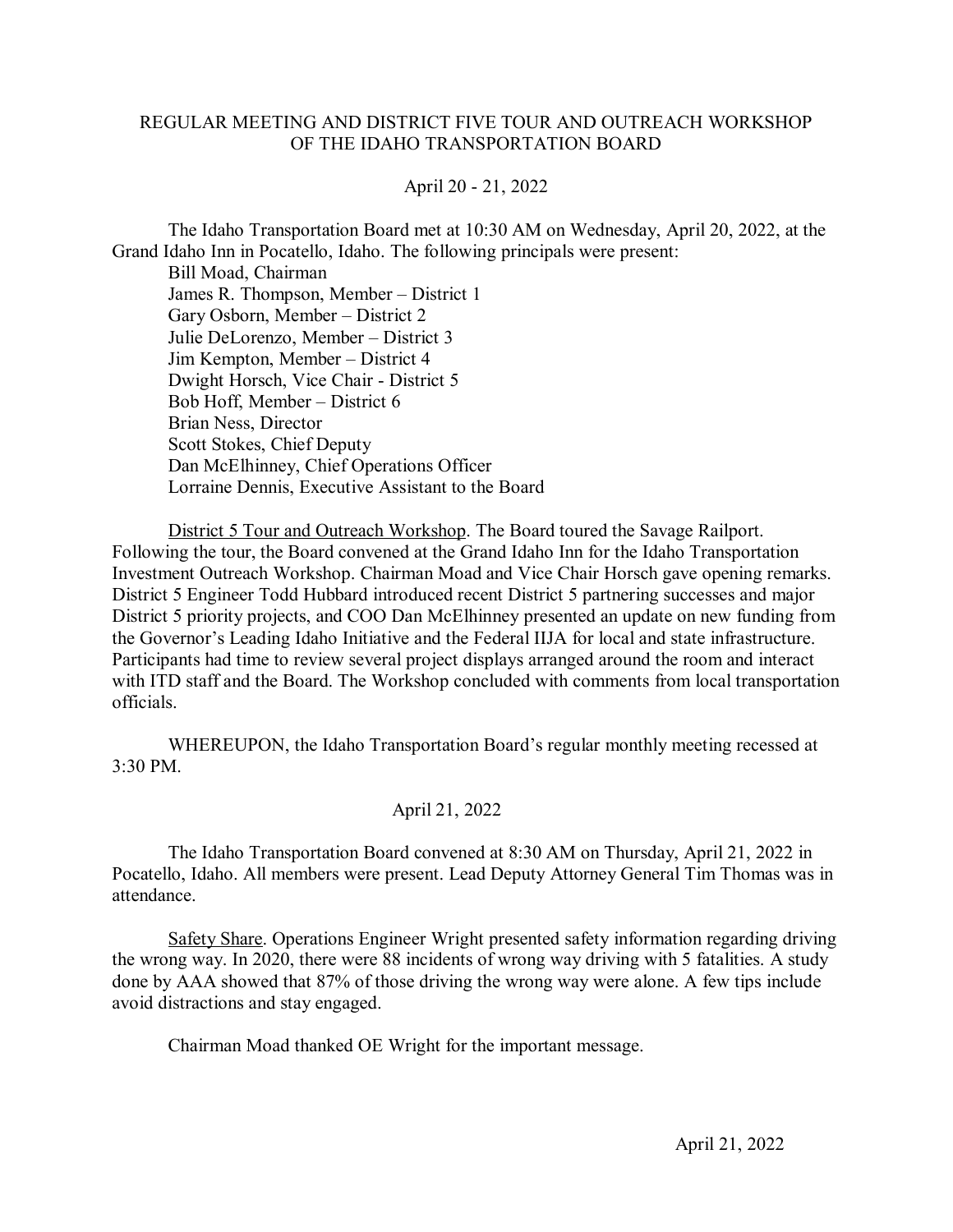Board Minutes. Member DeLorenzo made a motion to approve the minutes of the regular Board meeting held on March 23-24, 2022, as submitted. Member Hoff seconded the motion and it passed unanimously.

Board Meeting Dates. The following meeting dates were scheduled: September 21 & 22, Boise November 16 & 17, Boise October 19 & 20, Boise December 14 & 15, Boise

Consent Items. Member Thompson made a motion and seconded by Vice Chair Horsch to approve the consent calendar resolution and it passed unanimously.

The motion to approve the following resolution passed unopposed: RES. NO. WHEREAS, consent calendar items are to be routine, non-controversial, self-ITB22-29 explanatory items that can be approved in one motion; and

> WHEREAS, Idaho Transportation Board members have the prerogative to remove items from the consent calendar for questions or discussion.

*NOW THEREFORE BE IT RESOLVED,* that the Board approves the 2021 Transportation Alternatives Program (TAP) rankings, to advance existing and add new TAP projects to FY22-28 ITIP, consultant agreements, contract awards and contract rejection.

1) 2021 Transportation Alternatives Program (TAP) Rankings. The Local Highway Technical Assistance Council (LHTAC) requests approval for TAP application rankings. They received 41 infrastructure applications requesting over \$21M. Another nine non-infrastructure applications were also submitted for \$993K. Three scorers reviewed and scored the applications – one from ITD, one from LHTAC, and one from the Twin Falls School District. With increased funding to the TAP program due to the Infrastructure Investment and Jobs Act (IIJA) funding, all 41 infrastructure and 9 non-infrastructure projects will be funded in FY22-25.

2) Advance Existing and Add New TAP Projects to FY22-28 ITIP. Per Board Policy 5011, LHTAC requests the addition of ten new projects to the FY22-28 ITIP and advance the FY23 construction funding for two projects for a total increase of \$4.86 million to the FY22 TAP. With approval of the new IIJA bill, the annual funding for the TAP program more than doubled in size starting with current FY22 year. Previously, the program funded approximately \$3.5 million in infrastructure and non-infrastructure projects, but the funding target with the new bill increases to more than \$7.5 million for the life of the bill.

3) Request to Approve Consultant Agreement. In accordance with Board Policy 4001, staff request's approval to exceed the \$1 million agreement limit for key #23090 – US-95, Aht'Wy Interchange and Plaza, Nez Perce County for construction, engineering and inspection services of \$2.25 million and key #23340 – US-93, Third River Crossing PEL Study, Twin Falls for project development services of \$2.4 million.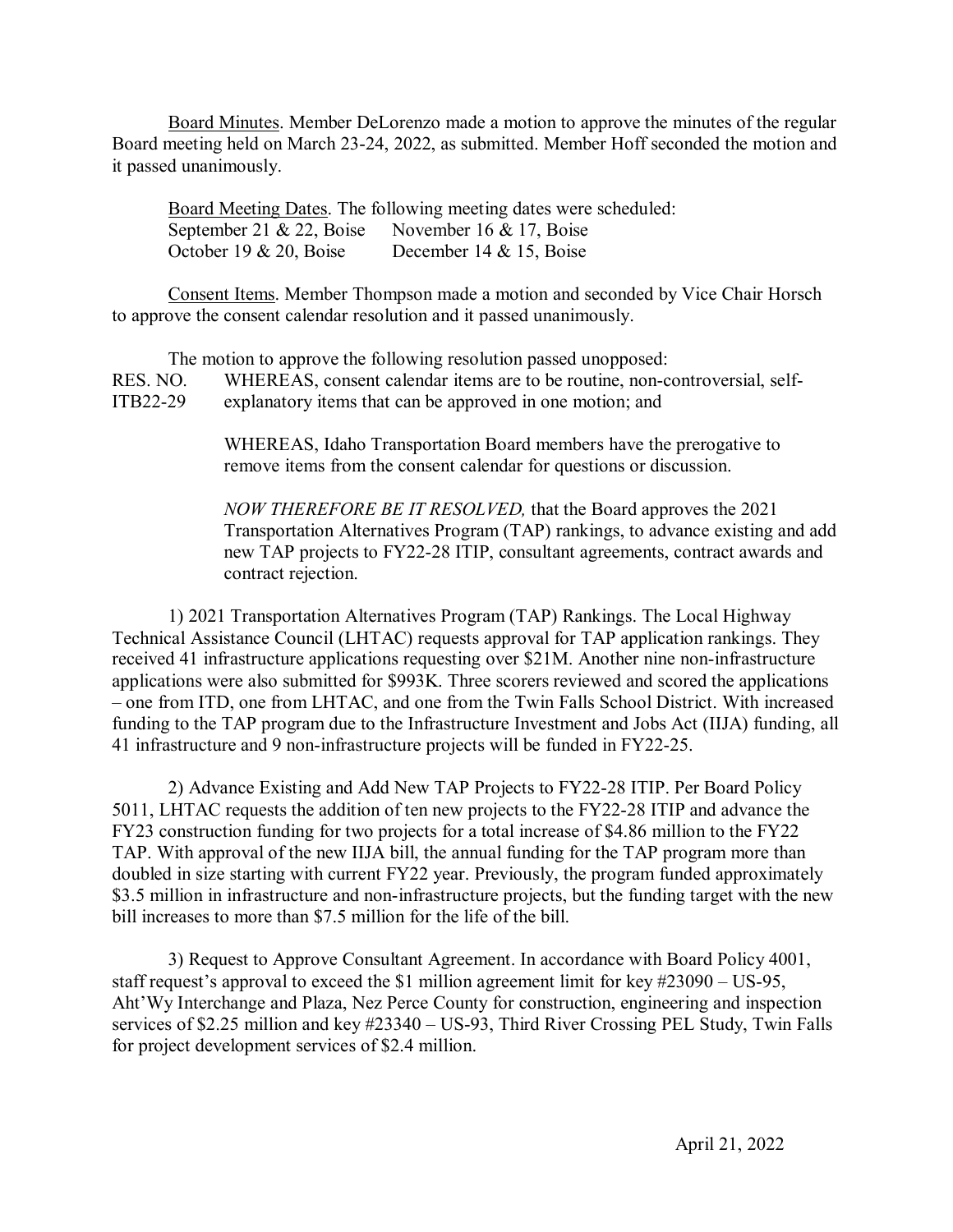4) Contracts for Award. The low bids on the following projects were more than ten percent over the engineer's estimate, requiring justification. On key # 19358, US-20, Intersection SH-47 improvements, Ashton, District 6, the difference between the low bid and engineer's estimate is mainly in excavation and granular borrow. On key #19973, I-84, Declo POE eastbound, District 4, the difference between the low bid and engineer's estimate was mainly in SP POE building, SP infiltration trench and illumination.

The engineer's estimate were developed using the average bid costs of previous projects in the area and assumed price increases. The District does not believe re-advertising the projects would result in lower bids, and recommends awarding the contracts. Low bidder, for key # 19358: H-K Contractors - \$5,778,888.00 and key #19973: Knife River Corporation-Mountain West - \$16,810,162.00.

5) Contract for Rejection. In accordance with Board Policy 4001, staff requests approval to reject the more than 10% over the engineer's estimate for key #20704 – US-12, Orofino to Greer, District 2. Contractor – Knife River Corporation-Mountain West, \$10,730,800.00.

## Informational Items.

1) Contract Awards and Advertisements. Key #22593-22596, Boulder Creek Bridge, Little Wood River Bridge, 4200 N Road, Deep Creek Bridge, LHTAC (3 & 4). Low bidder: Braun-Jensen, Inc. - \$7,680,000.00

Key #20643, 21977, I-15/I-86, FY22 bridge repair, District 5. Low bidder: Cannon Builders Inc. – \$5,558,034.76.

Key #21990, RRX Near Sandpoint, LHTAC (1). Low bidder: Razz Construction, Inc. – \$688,387.05.

Key #20597, US-26/SH-39, FY22 W Bingham County pavement preservation, District 5. Low bidder: Kloepfer, Inc. – \$4,100,935.04.

Key #18770, STC-4792, Beech/Chestnut Street reconstruction, Genesee, LHTAC (2). Low bidder: ASCORP, Inc. DBA Debco Construction - \$2,191,219.10.

Key #20589, I-86/I-15 System IC, Pocatello, District 5. Low bidder: Sundt-Cannon, A Joint Venture - \$111,919,576.17.

The list of projects currently being advertised was provided.

 2) Professional Services Agreements and Term Agreement Work Tasks Report. From March 4, 2022 to March 30, 2022, 30 new professional services agreements and work tasks were processed, totaling \$6,295,151. Five supplemental agreements to existing professional services agreements were processed during this period in the amount of \$474,445.

3) Non-construction professional services report. In accordance with Board Policy 4001, there are no agreements to report.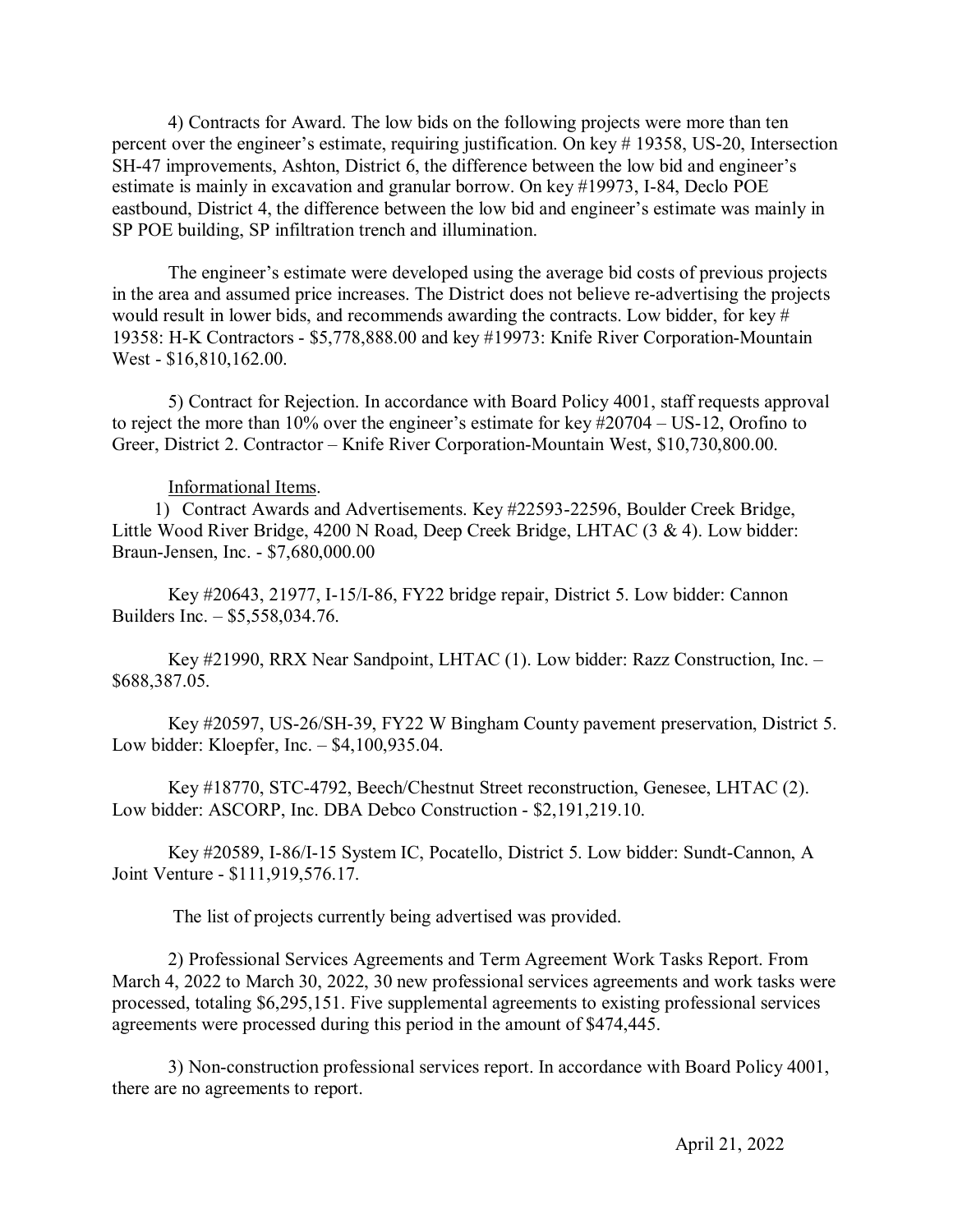4) State FY22 Financial Statements. Revenues to the State Highway Account from all state sources were ahead of projections by 1.1% as of February 28. Receipts from the Highway Distribution Account were \$8 million more than forecast. State revenues to the State Aeronautics Fund were ahead of projections by 39%, or \$737,000. The Department's expenditures were within planned budgets. Personnel costs had savings of \$2.7 million or 3.3% due to less vacancies and pay increases appropriated by the Legislature. Contract construction cash expenditures were \$279.8 million for July through February.

The balance of the long-term investments was \$173.3 million at the end of February. These funds are obligated against construction projects and encumbrances. The cash balance was \$124.1 million. Expenditures in the Strategic Initiatives Program Fund through the end of February were \$0.9 million. Deposits into the Transportation Expansion and Congestion Mitigation Fund of \$7.5 million is the eighth month of revenues exceeding forecast. Funds are from the 4.5% of Sales Tax authorized during the last Legislative session. Expenditures in this fund were \$16.1 million year-to-date. The federal CARES Act provided \$27 million for public transportation. Expenditures totaled \$3.1 million year-to-date.

5) Monthly Reporting of Federal Formula Program Funding through April 4. Idaho received obligation authority of \$391.2 million through September 30, 2022 via an Appropriations Act signed on March 15, 2022. It includes \$2.0 million of Highway Infrastructure General Funds carried over from last year in the local urban and off-system bridge programs, \$45 million of Infrastructure Investment and Jobs Act (IIJA) Bridge Formula funds, and \$39 million COVID Relief funds carried over from last year in the Transportation Management Area, Local Urban and SHS Programs. The IIJA was signed on November 15, 2021. Additional apportionments were allocated via the Appropriations Act. Idaho will receive apportionments of \$426.5 million. Currently, obligation authority is 92.5% of apportionments. As of April 4, 2022, \$449.97 million was allocated with \$368.1 million remaining program funding.

Board Subcommittee on Adjustments Update. Member Kempton reported on the March 30 subcommittee meeting. Two resolutions were passed. The first regarding reconstruction of US-20 and I-15, authorizing staff to develop the alternatives identified as a result of a PEL study, and start negotiations to relinquish existing routes, with Bonneville County and the City of Idaho Falls. The second resolution allows District 3 staff to engage in discussions on a southern alternate route concept for SH-69. He added the concept analysis is appropriate and falls in line with the subcommittee's purview. Staff will keep the subcommittee advised.

Monthly Report on Activities. In continuation of a three-part series, Director Ness reported his remarks would focus on the future – potential opportunities and challenges, and what can be done to take advantage of them. Highlights include, change driver behavior and system modernization, innovative solutions to attract and retain employees, listen to employees and measure culture, use sound business principles, continue to reduce bureaucracy and regulations, and develop bold solutions to deliver projects on time and moving forward.

Chief Deputy Stokes reported the department entered the bond market on March 31. They bonded \$126 million securing a 3.55% rate. There were 55 investors – nine times the bonds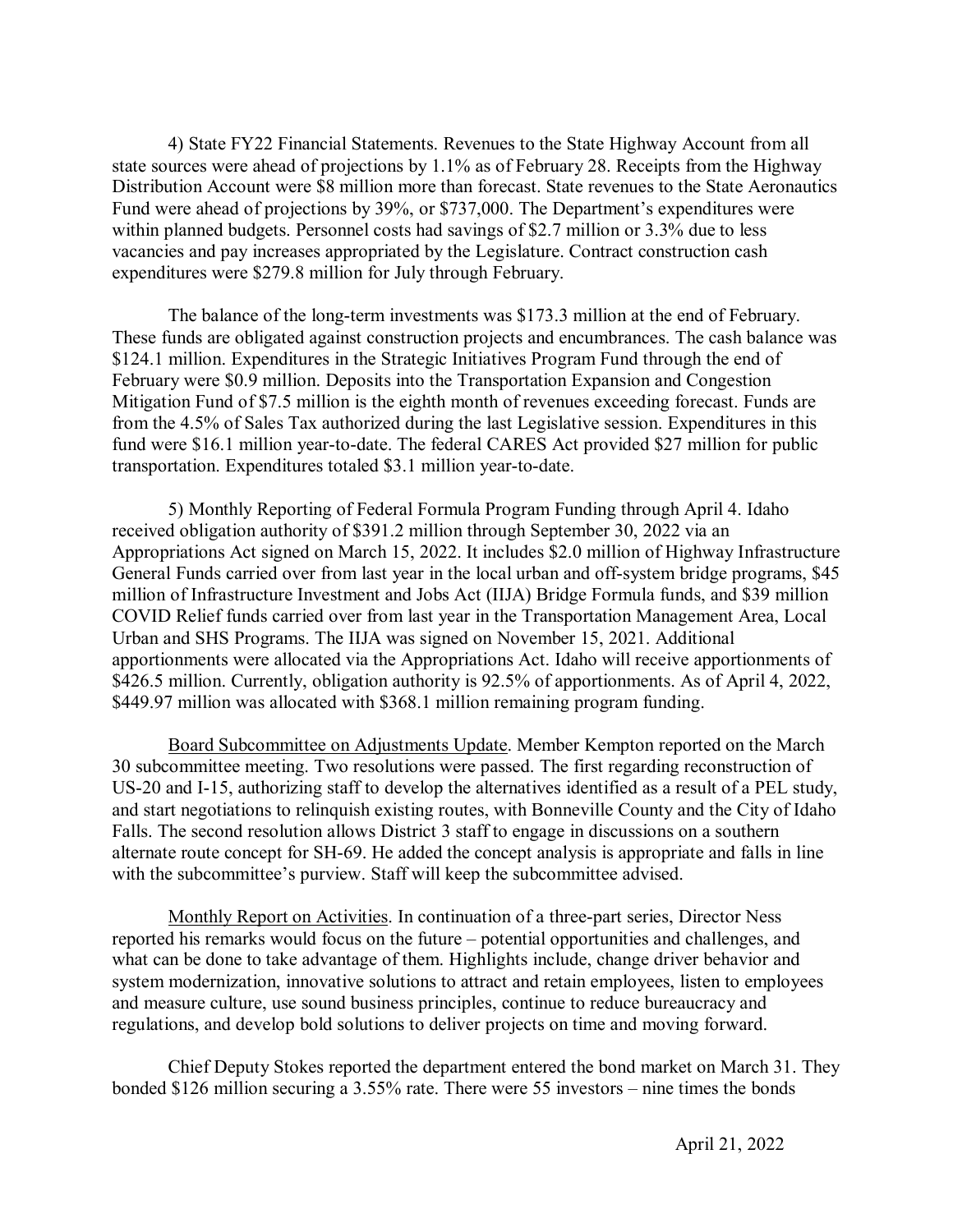available in Idaho, showing the high level in confidence. He reported on bid opening delays on I-15, SH-16, I-90 and Chinden Blvd. CD Stokes also discussed the proposed annual funding distribution targets for the FY24 – FY29 ITIP. It will serve as a guide on how to invest funds as projects are advanced and added, and building in flexibility to accommodate shifts in economic factors, industry capacity, and revenue trends.

Chief Human Resources Officer Brenda Williams reported on workforce development efforts. The highway construction training program for concrete, welding and heavy equipment jobs, offers 22 subjects and six certifications. Today 16 students are graduating. The program increases the pipeline for workers. The next round of training sessions start this month in Boise and Northern Idaho in June. She also reported on the Engineers-in-Training program that hosted 36 employees at its conference last week. The program was recently revamped and provides a forum to network, problem solve and cultivate leadership skills.

Chief External Affairs Officer Mollie McCarty reported on outreach efforts on the TECM program, various one-on-one meetings with stakeholders, local officials, and Association of Loggers regarding bridges on US-95 and SH-97. She also stated the Freight Advisory Council met this month under its new format – aligning to the department's statewide district representation. She received great feedback from council members.

Chief Operations Officer Dan McElhinney highlighted the Work Zone Safety Task Force progress and ITD National Work Zone Awareness Month. He shared an ITD media video clip and outlined the various activities – including an online ITD podcast recorded for public awareness and to address improvements for driver and highway workers safety in the maintenance/construction work zone. He also reported community outreach meetings held with our District Engineers for solutions on the SH-75/Ohio Gulch Road Intersection near Hailey, the SH-39/Pocatello Blvd Green T Intersection with American Falls, the Snake River third crossing with Twin Falls, and various contractors' outreach sessions discussing our new 18-month ahead report on projects to bid on.

Chairman Moad thanked staff for their report.

Adopt-A-Highway Presentation. Program Specialist Sharon Short, District 5, presented the award to Grace Grizzlies High School from Caribou County. The football team and student body have been removing debris from SH-34 from milepost 46 to 48 for many years. Former Head Coach Brandon Sanchez accepted the award. Vice Chair Horsch thanked Coach Sanchez for serving their community.

District Engineer Report. District 5 Engineer Todd Hubbard gave his annual report focusing on achievements, projects, partnerships, and people. He reported on two projects the district advanced to FY23, the Fort Hall Interchange and I-86/I-15 System Interchange. The I-86/I-15 System Interchange is a 3-year project designed in house with expected minimal road closures. He showed a directional video for the improved interchange to help educate the traveling public. DE-5 Hubbard highlighted partnerships with the office of civil rights' training program where they provided concrete for students to lay sidewalks, and building snowplow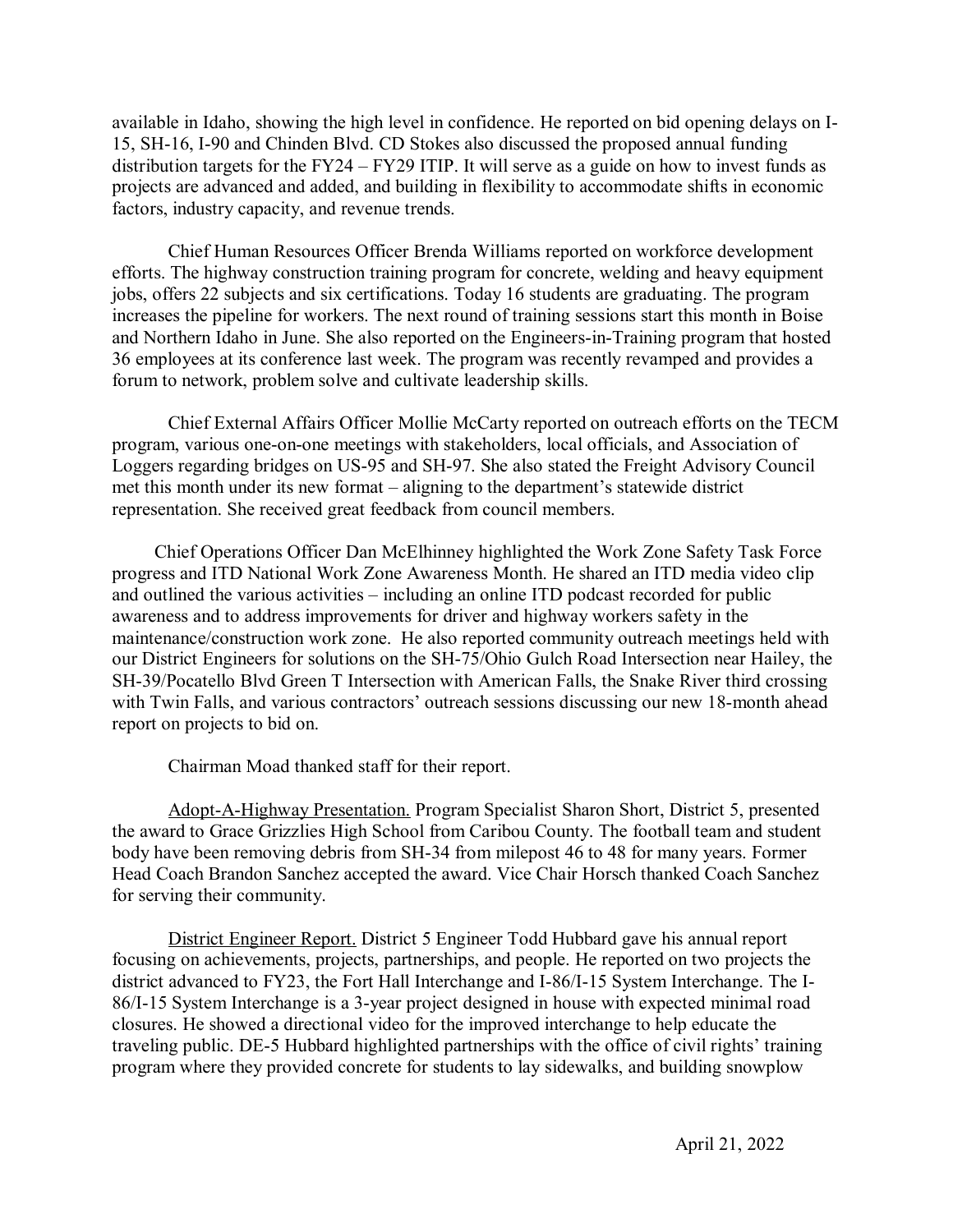turnarounds on each side of Idaho and Utah borders. He also reported Ryen Johnson was named Surveyor of the Year.

Office of Communication 2021 Review. Chief External Affairs Officer McCarty introduced John Tomlinson who is the new Public Affairs Manager. Public Information Officer Aubrie Spence reported on various public outreach and community engagement, and the Guide to Public Involvement and Office of Communication's Manual updates. Other highlights include social media efforts, in-person and virtual public engagement, internal communications to keep staff informed, and plans for 2022-2023 – which includes finalizing ITD's Strategic Plan.

Chairman Moad thanked PIO Spence for her report.

Request to Increase Consultant Services Agreement on Transportation Expansion & Congestion Mitigation Projects. Transportation Program Manager Amy Schroeder reported on the request to exceed the \$1 million threshold for consultant services agreements per Board Policy 4001 for ten TECM-funded projects. She reviewed the Board's actions timeline beginning with the \$9 billion list of projects reviewed in February 2021 and provided an overview of each of the projects. The initial agreements allowed fieldwork, analysis and value engineering to proceed on an accelerated schedule last fall, which provided clarity on scope of work for these projects.

In response to concerns Members Hoff and Kempton expressed about costs, TPM Schroeder stated she did several cross-checks with this size of project in the GARVEE Program and the costs are comparable to past agreements and within proportion to developing \$2.5 billion worth of work.

In response to Member Horsch's question if all the TECM projects are using state funds, TPM Schroeder stated yes; however, to provide for funding flexibility most TECM projects are producing federal-level NEPA to leave future funding options open. Member Kempton also inquired about federal regulation and what impacts it might have to the program. COO McElhinney stated there is some concerns in not knowing specifics as instructions have yet to be released. However, he has met with FHWA Administrator Pete Hartman who will work with ITD, and continues to meet quarterly with the eight prime firms regarding scope, costs and monitoring projects.

Member Kempton made a motion, seconded by Member Horsch, and passed unopposed, to approve the following resolution: RES. NO. WHEREAS, the Idaho Transportation Board approved multiple TECM corridors ITB22-30 and projects to be added to the Idaho Transportation Investment Program (ITIP) in May 2021 and another in January 2022 in order to advance their development and readiness; and

> WHEREAS, the Board previously approved exceeding the threshold in Board Policy 4001 for initial phases of work on some of these projects in July 2021 and the next phase of work has been negotiated and is needed to continue to move the following projects through the development phase; and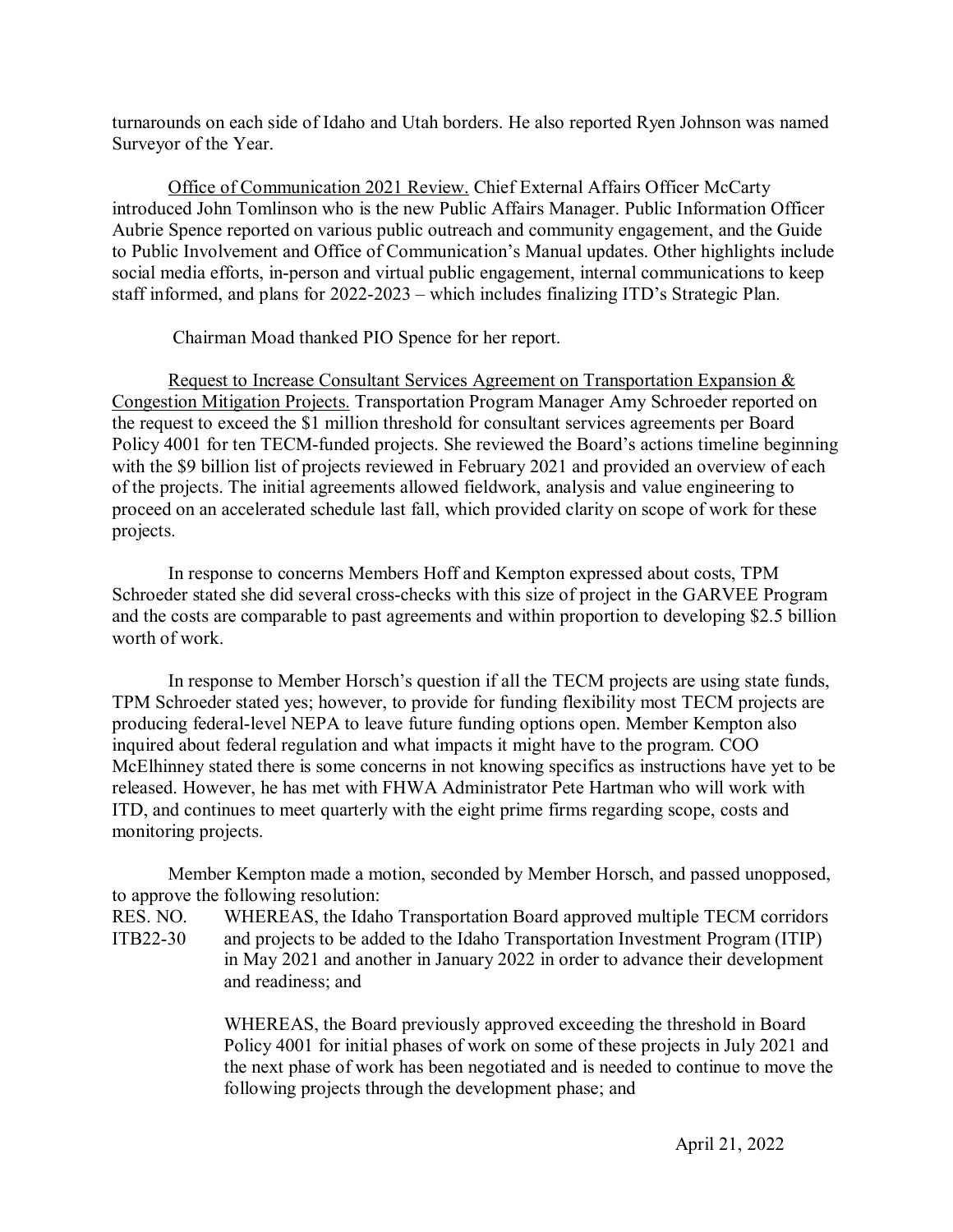WHEREAS, three corridors have had high priority projects split out and are ready to be negotiated and advanced; and

WHEREAS, Board Policy 4001 requires Board approval to exceed \$1 million on professional services agreements.

*NOW THEREFORE BE IT RESOLVED,* that the Board approves the following list of projects to exceed the amount previously approved for supplemental agreements and new requests to exceed \$1 million on other projects, up to the amount shown in the "Total Authorized By The Board" column.

|               |                                             |               | <b>Additional</b> | <b>Total</b>        |
|---------------|---------------------------------------------|---------------|-------------------|---------------------|
| Key           |                                             |               | <b>Being</b>      | Authorized          |
| <b>Number</b> | <b>Project</b>                              | <b>Type</b>   | Requested         | <b>By The Board</b> |
| 20442         | 90/41 Engineer of Record                    | new agreement | 800,000           | 9,500,000           |
| 22293         | I-90 Environmental (WSL to Sherman)         | supplemental  | 1,000,000         | 7,200,000           |
| 23607         | I-90 Design (Spokane St to US-95)           | new agreement | 17,000,000        | 17,000,000          |
| 20788         | SH-16 Phase 2 Design                        | supplemental  | 500,000           | 17,000,000          |
| 20788         | SH-16 Phase 3 Design                        | supplemental  | 4,000,000         | 19,000,000          |
| 23336         | Karcher IC                                  | supplemental  | 500,000           | 3,500,000           |
| 23346         | I-15 Environmental (Northgate to Blackfoot) | supplemental  | 5,500,000         | 10,500,000          |
| 23579         | I-15 Design (Northgate to Fort Hall)        | new agreement | 14,000,000        | 14,000,000          |
| 23608         | I-15 Environmental (5th to Northgate)       | new agreement | 2,000,000         | 2,000,000           |
| 23474         | South St. Anthony IC                        | new agreement | 2,500,000         | 2,500,000           |

Inflation and Rising Construction Cost Trends Update. Chief Operations Officer Dan McElhinney reported on inflation and trends that the department is tracking and managing. From April 2020 to February 2022 diesel fuel is up by 237% and steel 122% since last September. From October 2021 to March 2022, there were 46 projects bid totaling \$381.5 million of which 2% were under the engineer's estimate and 1% over the planned budget. Over the next 90 days, staff will be monitoring 18 project estimates and unit prices of projects planned for bid openings totaling \$370 million. As of April 2022, asphalt is indexed at \$667.50 per ton, fuel \$4.33 per gallon, asphalt pavement \$120.96 per ton, metal \$1.97 per pound, and concrete \$1,019.41cubic yard. COO McElhinney reported on the efforts being done by staff and teaming with industry. Some highlights include contractor and pre-bid outreach and partnering, national and statewide analysis, regular budget updates and all contractors monthly outreach with an 18-month look ahead.

In response to Chairman Moad's question if there is a standard fuel charge, COO McElhinney stated the department adjusts after 10% - if it is indexed ITD will cover the cost, and 20% for asphalt. Chairman Moad suggested contractors should consider implementing fuel saving strategies.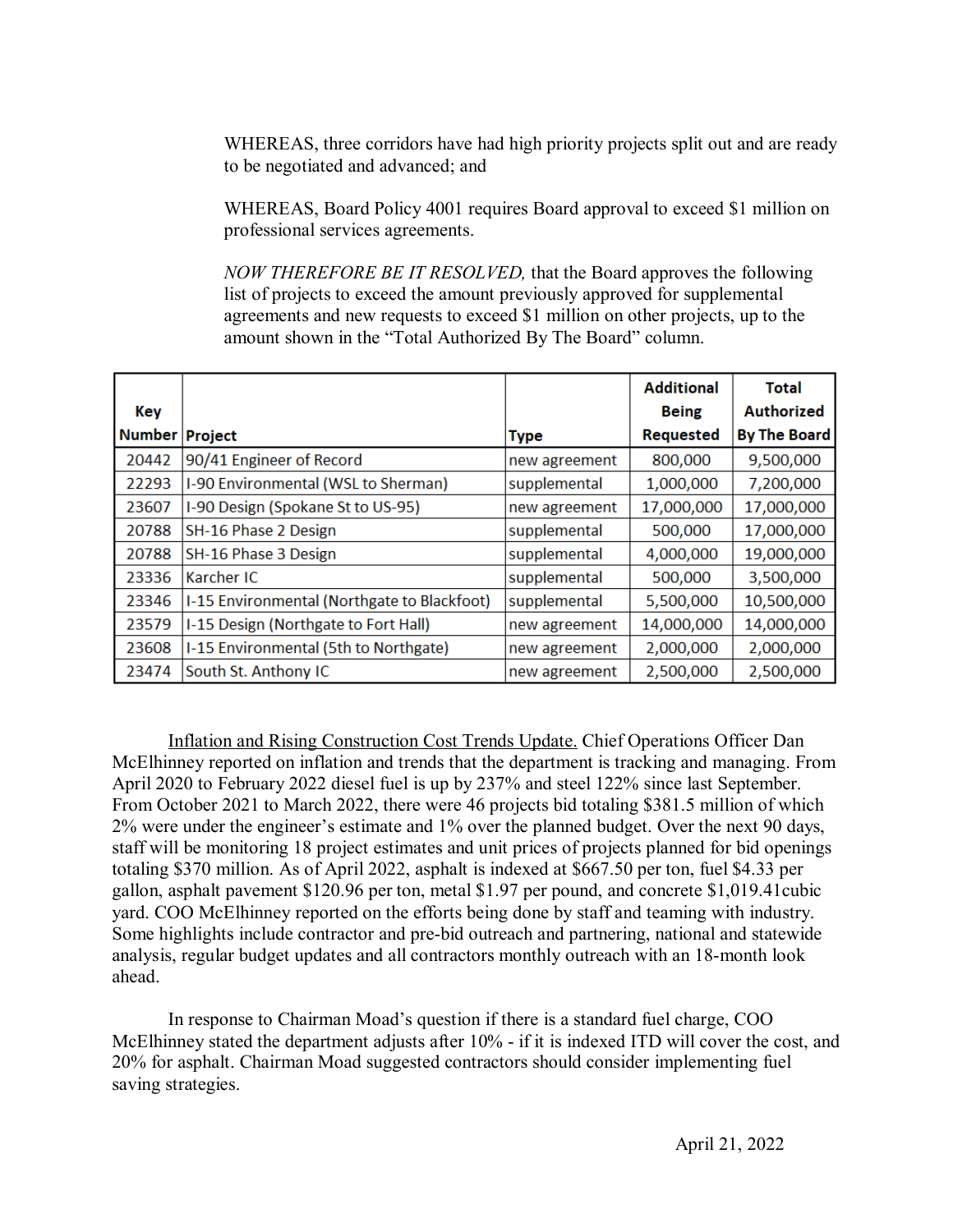Chairman Moad thanked COO McElhinney for the update.

State Highway System ITIP Project Advancement, Additions and Funding Distribution. Chief Engineer Blake Rindlisbacher reported on the increased State and Federal funding as a result of Governor Little's Leading Idaho initiative and the passage of the Federal Infrastructure Investment and Jobs Act (IIJA). There are two major funding streams \$120 million (ITD's 60%) from the Governor's Initiative and \$60.95 million from IIJA after set-asides available for projects on the State Highway System. ITD is waiting on guidance from the FHWA for formula funded projects. The additional funding allows ITD to advance about \$250 million worth of projects.

ITIP Program Manager Randy Gill stated the goal is to deliver projects early, and reviewed the proposed projects that are currently ready or will soon be ready that can be advanced or added in the program in FY22 and FY23 totaling \$250 million. He also reviewed the funding opportunities made available in the ITIP if the project advancements were approved totaling \$273 million.

CE Rindlisbacher summarized the additional FY24 – FY29 ITIP annual funding increase of \$195.45 million for the State Highway System from the Governor's Leading Idaho Initiative and IIJA. He also highlighted the proposed annual distribution funding targets that includes \$100 million for TECM corridors, \$10 million for operations, and a \$13 million reserve for future buying power to address inflation.

In response to Member Osborn's question about inflation and the decision to move forward with a project, CE Rindlisbacher stated it is a joint decision amongst the district and staff as to whether or not they want to proceed with bidding the project. Each project is reviewed on a case-by-case basis and evaluated based on timing and need.

In response to Member Horsch's question about competitive employee compensation, CD Stokes stated it is difficult because the state cannot compensate the same as the private sector. In addition to recent compensation adjustments, the department is trying to find other innovative ways to compensate employees. Chairman Moad added he met with ITD's executive team to encourage recruitment and creative compensation ideas.

Member DeLorenzo made a motion, seconded by Member Hoff, and passed unopposed, to approve the following resolution:

RES. NO. WHEREAS, it is in the public's interest for the Department to publish and ITB22-31 accomplish a current, realistic, and fiscally constrained Idaho Transportation Investment Program (ITIP); and

> WHEREAS, it is the intent of the Transportation Board to effectively utilize all available federal, state, local, and private capital investment funding; and

WHEREAS, the Board has authority to select projects for additional Leading Idaho funds and Federal Infrastructure Investment and Jobs Act (IIJA) funds; and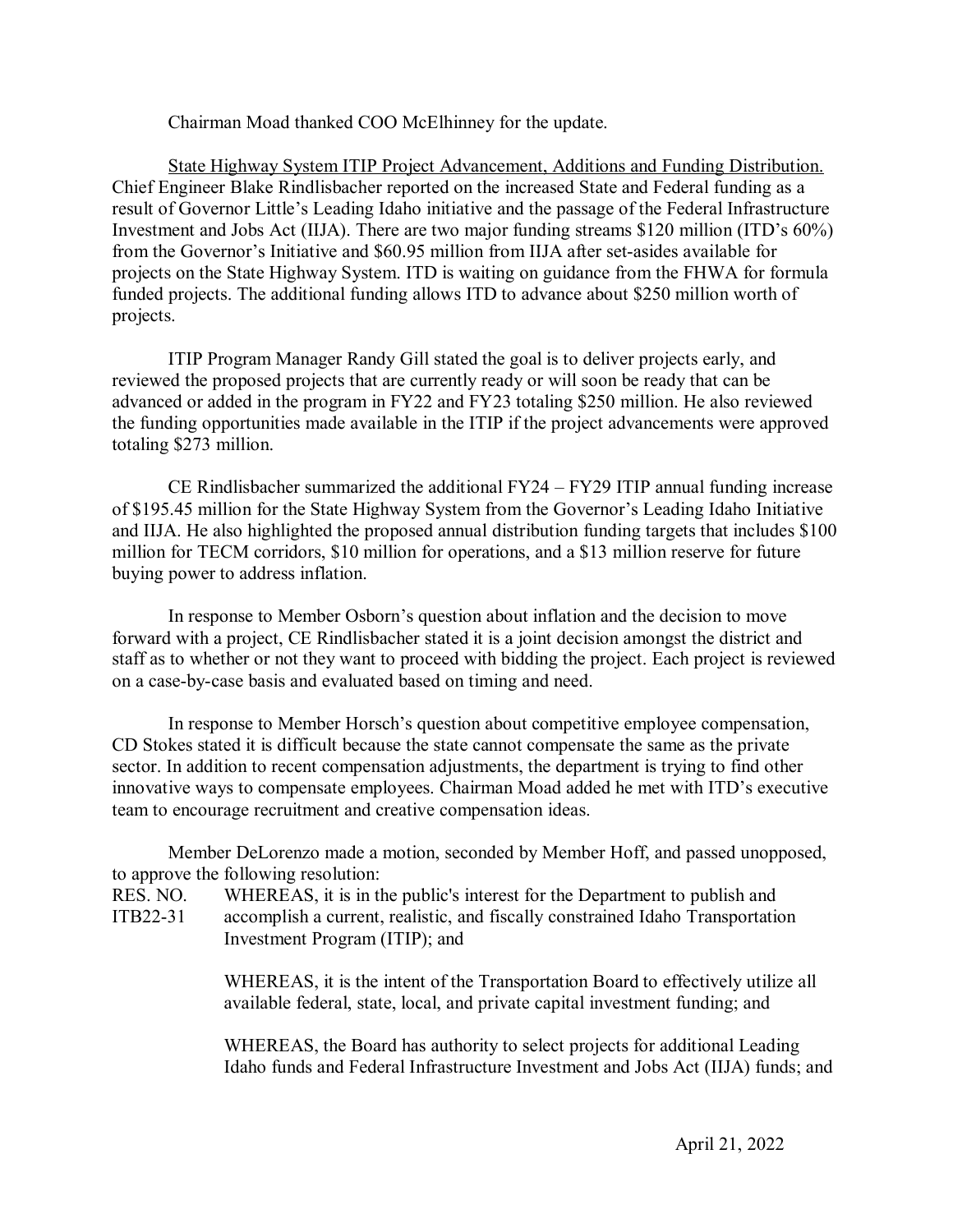WHEREAS, staff has delivered a list of projects, Attachment No. 1, shown as in Exhibit 546, which is made a part hereof with like effect, from the approved FY22-28 ITIP that are ready and available to utilize available funding in FY22 and FY23; and

WHEREAS, staff has developed and is recommending funding distribution targets, Attachment No. 3, shown as in Exhibit 547, which is made a part hereof with like effect, for the added Infrastructure Investment and Jobs Act (IIJA) and Leading Idaho Funds for FY24-29 that will support ITD's pavement, bridge, and safety performance metrics.

NOW THEREFORE BE IT RESOLVED, that the Idaho Transportation Board approves the list of projects presented for the Infrastructure Investment and Jobs Act (IIJA) and Leading Idaho Funds available for FY22 and FY23 for advancements, additions, supplemental cost updates, change orders and a reserve to account for inflation risks for bid openings on Attachment No. 1,

BE IT FURTHER RESOLVED, the Board approves proposed annual funding distribution targets for the added Infrastructure Investment and Jobs Act (IIJA) and Leading Idaho Funds for FY24-29 shown on Attachment No. 3 to be used to guide the FY23-29 ITIP update process, which will be presented to the Board for approval in September 2022.

Board Unallocated Funds, US-20 MP 353 to South Ashton, District 6. Traffic & Materials Manager Wade Allen reported on the request to use FY22 Board Unallocated Funds to construct a mill and inlay project in the driving lanes of US-20 from MP 353.05 to MP 360.10 in District 6. The intent was to include it in the Chester to Ashton reconstruction project planned for completion by FY26. However, this section of US-20 deteriorated faster than expected developing severe pavement breakup and potholes. Because US-20 experiences a large volume of traffic, the project is being added to the FY22-28 ITIP. The estimated cost of the project is \$2,035,000.

Member Hoff made a motion, seconded by Member Thompson, and passed unopposed, to approve the following resolution:

RES. NO. WHEREAS, the Idaho Transportation Board supports the Idaho Transportation ITB22-32 Department mission of safety, mobility, and economic opportunity; and

> WHEREAS, it is in the public interest for ITD to fund US-20 MP 353 to South Asthon Project; and

> WHEREAS, ITD is prepared to incorporate this project into the approved Idaho Transportation Investment Program (ITIP).

> *NOW THEREFORE BE IT RESOLVED,* that US-20 MP 353 to South Ashton project be added to the ITIP at a cost of approximately \$2,035,000.00 using FY 2022 ITD Board Unallocated Funds; and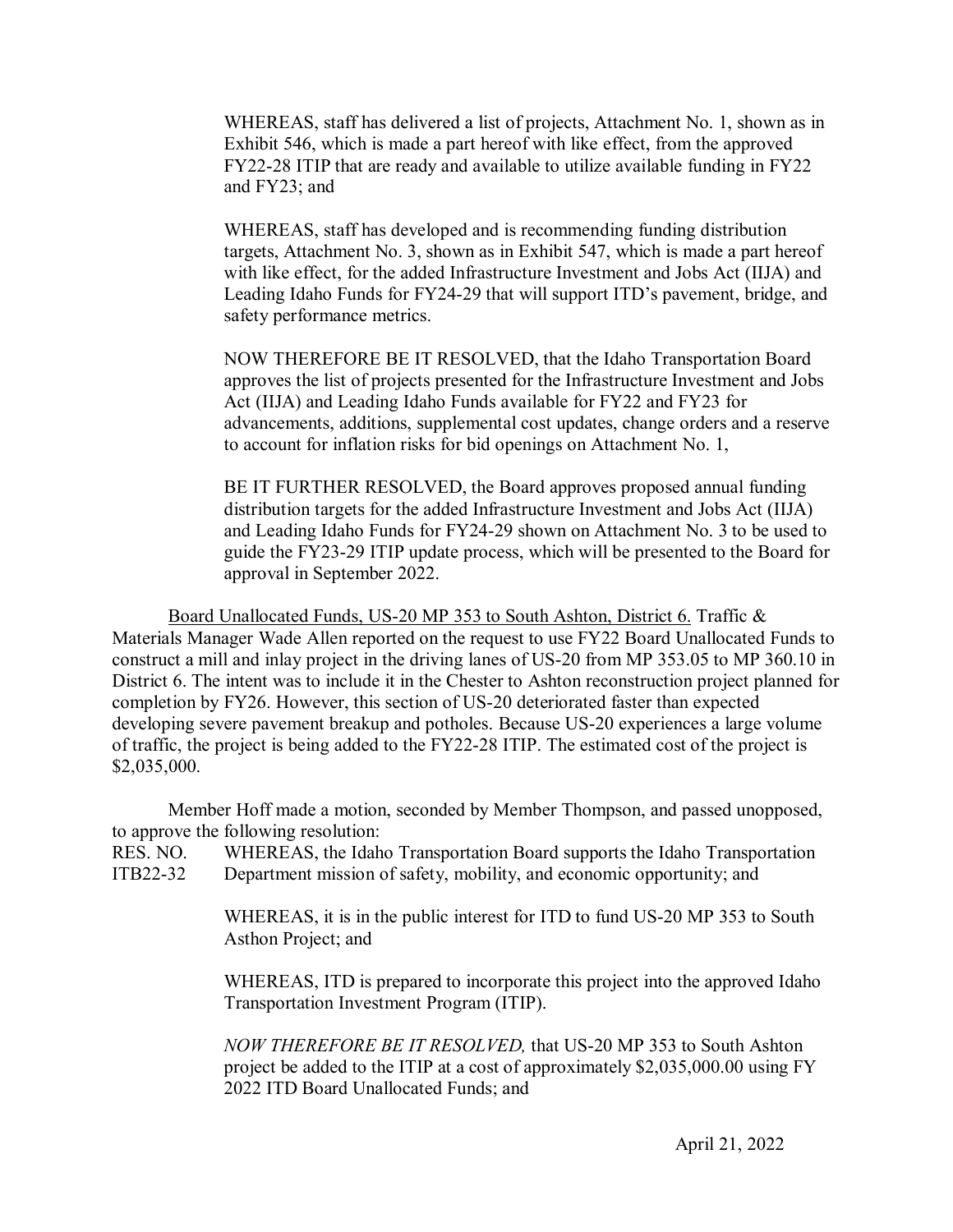*BE IT FURTHER RESOLVED*, that the Idaho Transportation Board approves staff to adjust the Program and amend the approved FY 2022-2028 Statewide Transportation Investment Program accordingly.

 Zero Fatalities Award. Grants/Contracts Officers Lisa Losness reported Franklin and Power Counties were the only two counties in Idaho to have zero traffic related fatalities in 2021. Representatives from Franklin County, Franklin County Sheriff's Office, Power County, Power County Sheriff's Office, Idaho State Police - District 5, and the ITD sheds in Preston and American Falls were recognized for their dedication to saving lives.

Chairman Moad thanked the award recipients for their commitment and dedication.

Executive Session on Legal and Personnel Issues. Member DeLorenzo made a motion to meet in executive session at 12:00 PM to discuss issues as authorized in Idaho Code Section 74- 206 (b) and in Idaho Code Section 74-206 (f). Vice Chair Horsch seconded the motion and it passed unanimously by roll call vote.

The discussion on legal matters related to highway and department operations and personnel matters.

The Board came out of executive session at 1:15 PM.

State Street Headquarter building update. Chief Deputy Scott Stokes reported on the two resolutions regarding the relocation to the Idaho Chinden Campus and the disposition of the State Street Headquarter property.

CD Stokes stated the relocation is based on the assumptions that the \$37 million line item appropriated by the Legislature will be used for renovating Building 3 on the Chinden Campus, and the Department of Administration's allowance for significant input from ITD on the design and renovation. Staff will propose options to the Board for the relocation of the central lab and other existing ITD industrial functions that cannot be accommodated in the Building 3 renovation.

CD Stokes outlined the second resolution regarding the disposition of over 44 acres of the State Street property. He stated handling of the proceeds has yet to be defined. The intent language from Idaho Code gives an agency the first option to use the funds to replace or refurbish its facilities. CD Stokes emphasized the funds need to be appropriated by the Legislature regardless of what fund the proceeds are deposited into. The funds would allow ITD to modernize facilities and address needs in Districts 3 and 4.

Member DeLorenzo made a motion, seconded by Member Hoff, and passed unopposed, to approve the following resolution:

ITD Relocation to Idaho Chinden Campus RES. NO. WHEREAS, the Governor of Idaho issued EXECUTIVE ORDER NO. 2019-03 ITB22-33 to identify opportunities to create efficiencies in state regional offices; and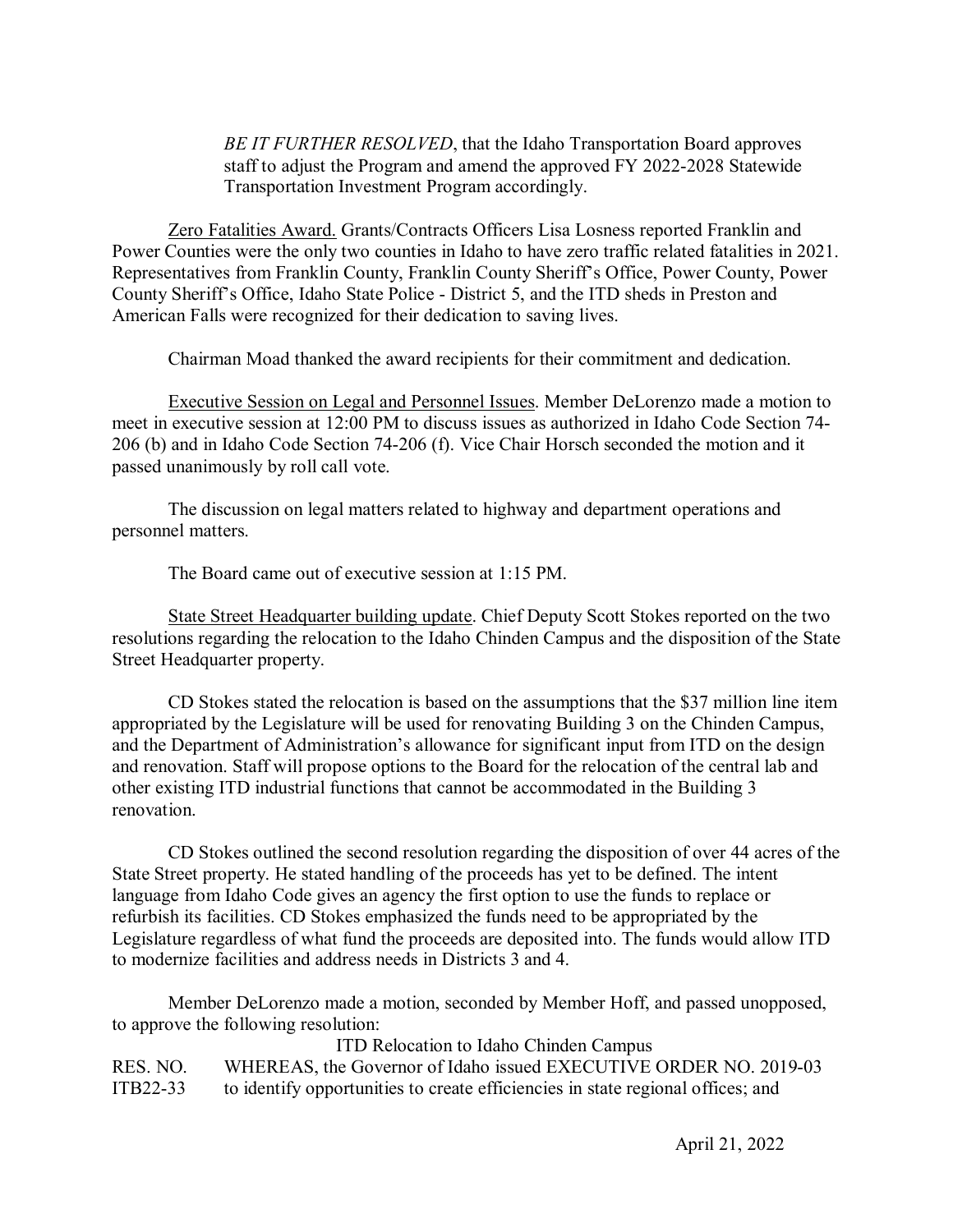WHEREAS, the ITD campus on State Street in Boise is the central location for all ITD business support for DMV and Highways and houses approximately 600 people; and

WHEREAS, the January 3, 2022, flood event has rendered the largest building on campus uninhabitable and would require extensive renovation to reoccupy; and

WHEREAS, the state Department of Administration has a facility available as of July 1, 2022, to begin renovating that could suit ITD needs with significant renovation on the Chinden Campus in Building 3; and

WHEREAS, the Idaho Legislature has appropriated a \$37,000,000 line item to be used for renovating facilities on Chinden Campus for ITD's use; and

WHEREAS, the Department of Administration has agreed to allowing ITD substantial and significant influence over the design and renovation of a facility to suit their preferences

WHEREAS, by relocating to the Idaho Chinden Campus, ITD can reduce the state footprint and create efficiencies throughout state government through shared resources.

NOW, THEREFORE BE IT RESOLVED, that based upon the above assumptions the Idaho Transportation Board commits to relocating office staff into Building 3 on the State of Idaho Chinden Campus.

FURTHER BE IT RESOLVED, that staff is directed to develop and propose options to the Board for the relocation of the central lab and other existing ITD industrial functions that cannot be accommodated in a Building 3 renovation.

The Chairman called for a motion on the second resolution, Member Kempton made a motion, seconded by Member Thompson, and passed unopposed, to approve the following resolution:

| RES. NO.<br>ITB22-34 | ITD Disposition of State Street Campus<br>WHEREAS, the ITD campus on State Street in Boise consists of over 44 acres of<br>property close to downtown; and    |
|----------------------|---------------------------------------------------------------------------------------------------------------------------------------------------------------|
|                      | WHEREAS, the January 3, 2022 flood event has rendered the largest building on<br>campus uninhabitable and would require extensive renovation to reoccupy; and |
|                      | WHEREAS, there is currently market conditions that make timing of a sale as<br>soon as possible more advantageous to the ITD; and                             |
|                      | WHEREAS, ITD has agreed to begin the process of relocating into a renovated<br>Building 3 at the State of Idaho Chinden Campus; and                           |